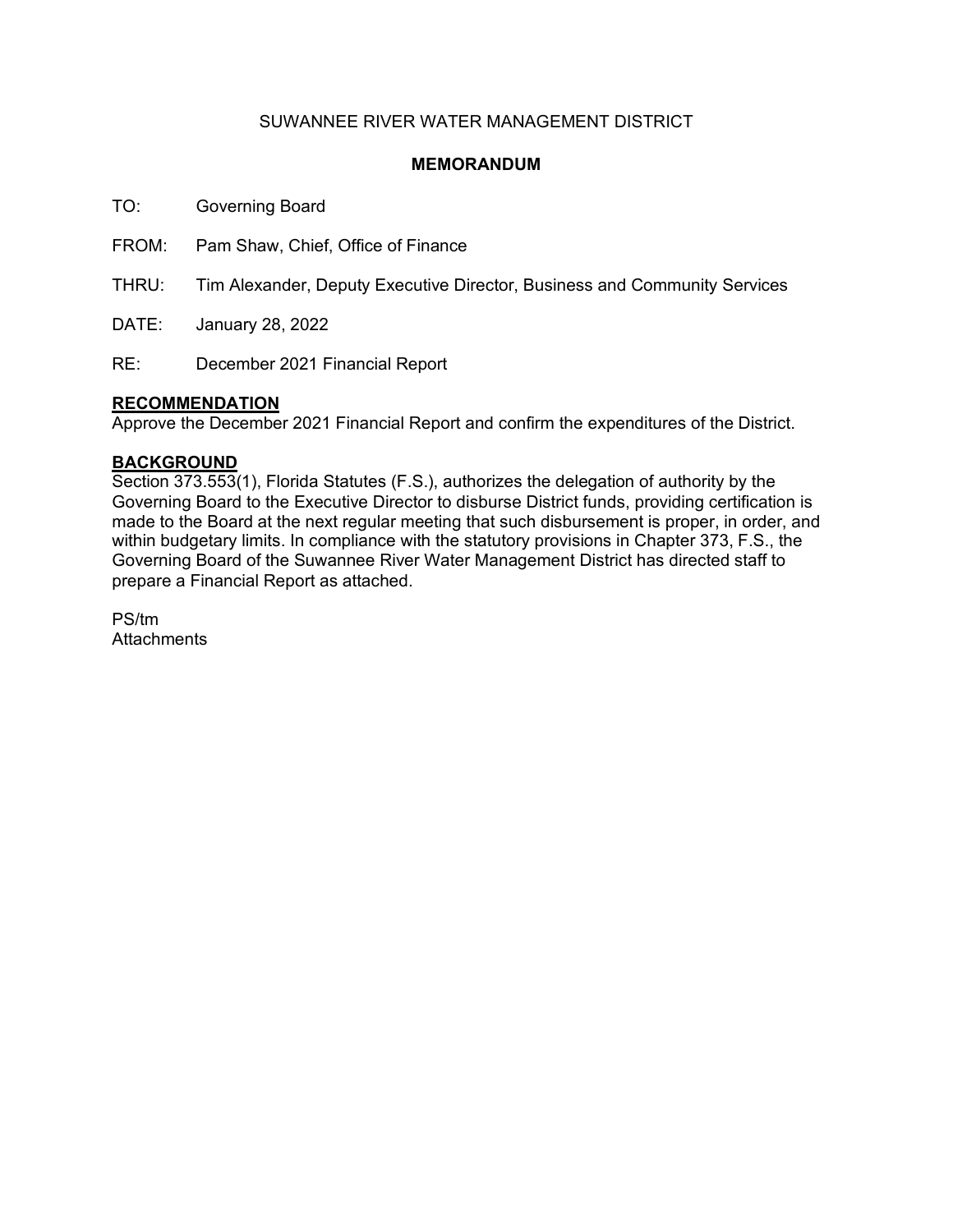# Suwannee River Water Management District Cash Report December 2021

| <b>Financial Institution/Account</b>       | <b>Monthly</b><br><b>Interest</b> | <b>Interest</b><br>Rate % | <b>Closing</b><br><b>Balance</b> |
|--------------------------------------------|-----------------------------------|---------------------------|----------------------------------|
| <b>First Federal Permit Fee</b>            | \$0.00                            |                           | \$1,150.00                       |
| <b>First Federal Accounts Payable</b>      | \$0.00                            |                           | \$35,000.00                      |
| <b>First Federal EFT Disbursements</b>     | \$0.00                            |                           | \$0.00                           |
| <b>First Federal Depository</b>            | \$79.36                           | $0.00\%$                  | \$1,818,868.37                   |
| Special Purpose Investment Account (SPIA)* | \$28,981.11                       | 0.84%                     | \$43,888,458.78                  |
| <b>TOTAL</b>                               | \$29,060.47                       |                           | \$45,743,477.15                  |

\*SPIA is part of the Treasury Investment Pool administered by Florida Department of Financial Services.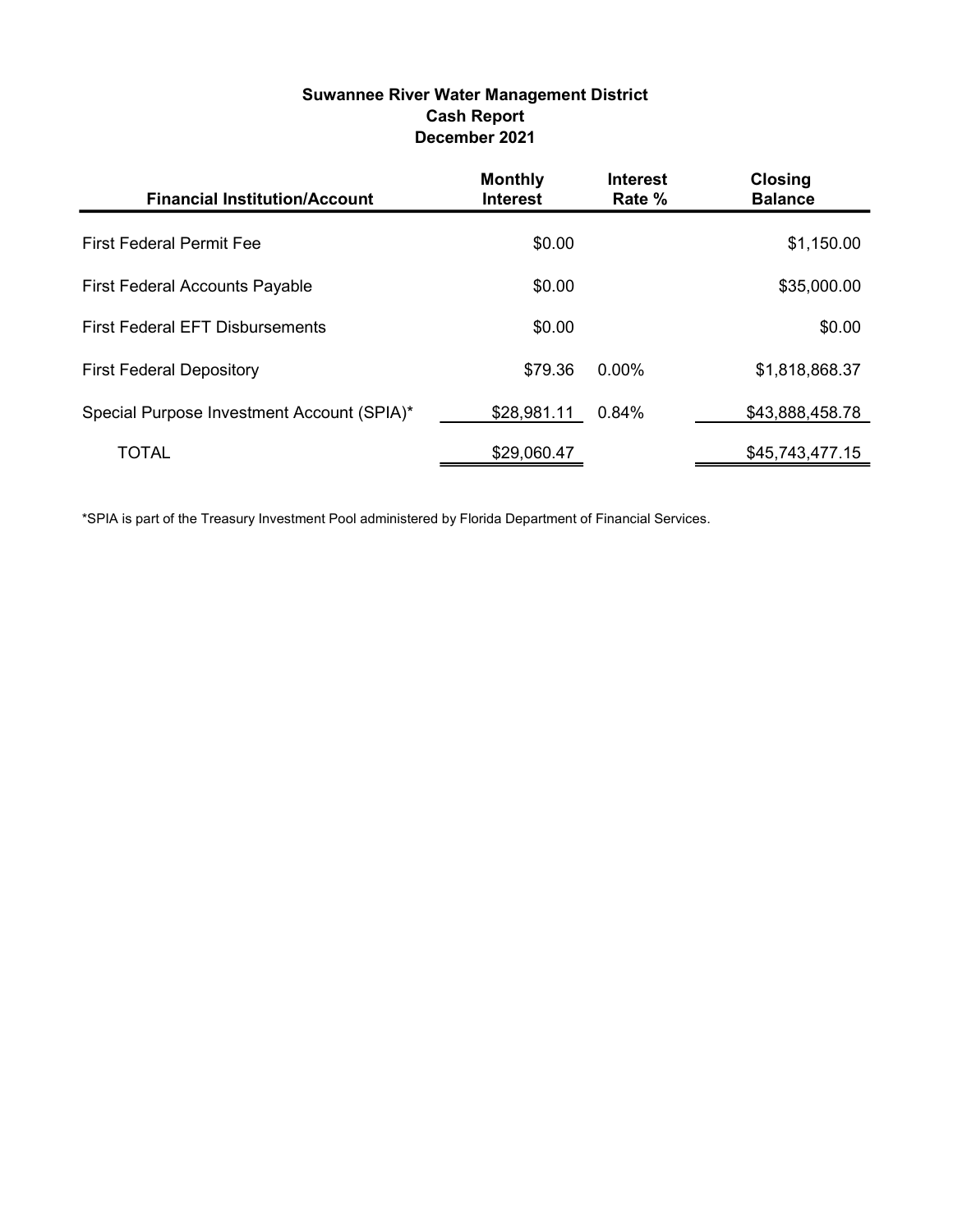#### **Suwannee River Water Management District Statement of Sources and Uses of Funds For the Month ending December 31, 2021 (Unaudited)**

|                                  | Current<br><b>Budget</b> |      | <b>Actuals</b><br><b>Through</b><br>12/31/2021 |    | Variance<br>(Under)/Over<br><b>Budget</b> | <b>Actuals As A</b><br>% of Budget |
|----------------------------------|--------------------------|------|------------------------------------------------|----|-------------------------------------------|------------------------------------|
| <b>Sources</b>                   |                          |      |                                                |    |                                           |                                    |
| \$<br>Ad Valorem Property Taxes  | 6,233,836                | S    | 4,881,383                                      | S  | (1,352,453)                               | 78.3%                              |
| Intergovernmental Revenues<br>\$ | 40,025,263               | S    | 1,470,749                                      | S  | (38, 554, 514)                            | 3.7%                               |
| \$<br>Interest on Invested Funds | 130.000                  | - \$ | 90,863 \$                                      |    | (39, 137)                                 | 69.9%                              |
| \$<br>License and Permit Fees    | 163,000                  | - \$ | 47,467 \$                                      |    | (115, 533)                                | 29.1%                              |
| \$<br>Other                      | 1,000,000                | S    | 348,751                                        | S  | (651, 249)                                | 34.9%                              |
| Fund Balance<br>\$               | 12.090.274               | S    | 208,582                                        | \$ | (11,881,692)                              | 1.7%                               |
| <b>Total Sources</b><br>\$       | 59,642,373               |      | 7,047,795                                      | S  | (52, 594, 578)                            | 11.8%                              |

|                                              |     | <b>Current</b> |      |                     |      |                           |      | Available     |           |                         |
|----------------------------------------------|-----|----------------|------|---------------------|------|---------------------------|------|---------------|-----------|-------------------------|
|                                              |     | <b>Budget</b>  |      | <b>Expenditures</b> |      | Encumbrances <sup>2</sup> |      | <b>Budget</b> | %Expended | %Obligated <sup>3</sup> |
| <b>Uses</b>                                  |     |                |      |                     |      |                           |      |               |           |                         |
| Water Resources Planning and Monitoring      |     | 12.132.696     |      | 853.384             | -S   | 5.805.351                 |      | 5.473.961     | 7%        | 55%                     |
| Acquisition, Restoration and Public Works    | \$. | 37.432.257     | S    | 2,122,390           | -S   | 20,510,650                | - \$ | 14.799.216    | 6%        | 60%                     |
| Operation and Maintenance of Lands and Works |     | $6.260.432$ \$ |      | 488.231             |      | 1.703.435                 |      | 4.068.766     | 8%        | 35%                     |
| Regulation                                   | \$  | 1.902.609      | - \$ | 270.486             | -S   | 58.840 \$                 |      | 1,573,283     | 14%       | 17%                     |
| Outreach                                     |     | 195.233 \$     |      | 36.517              | - \$ | -                         |      | 158.716       | 19%       | 19%                     |
| Management and Administration                |     | 1,719,146      | - \$ | 385,480             |      | 129.981                   |      | 1.203.684     | 22%       | 30%                     |
| <b>Total Uses</b>                            |     | 59.642.373     |      | 4,156,489           |      | 28,208,257                |      | 27,277,626    | 7%        | 54%                     |

<sup>1</sup> Actual Fund Balance used is recorded at the end of the fiscal year. This amount represents Fund Balance used for the Agricultural and RIVER Cost-Share,

Regional Water Resource Development, and Project Effectiveness Metrics Programs.

 $^{\text{2}}$  Encumbrances represent unexpended balances of open purchase orders and contracts.

 $^3$  Represents the sum of expenditures and encumbrances as a percentage of the available budget.

This financial statement is prepared as of December 31, 2021 and covers the interim period since the most recent audited financial statements.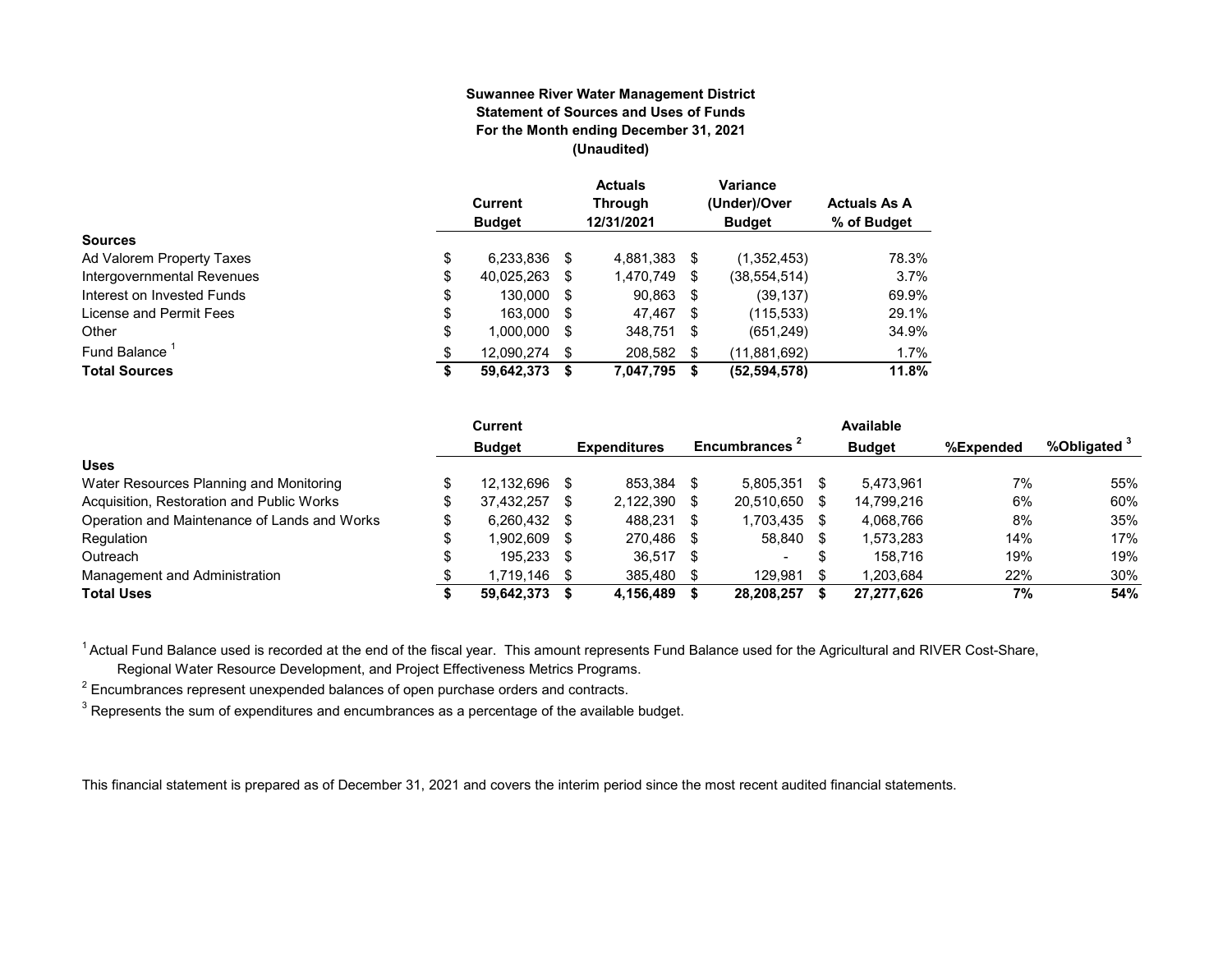# **STATEMENT OF ACTIVITY - REVENUE AND EXPENSE ROLLUP (UNAUDITED) SUWANNEE RIVER WATER MANAGEMENT DISTRICT**

**FOR 12/31/2021**

| <b>Report Recap -</b><br><b>REVENUES</b><br><b>DISTRICT REVENUES</b><br>5,368,463<br>0<br>7,526,836<br><b>LOCAL REVENUES</b><br>86,480<br>16,480<br>0<br><b>STATE REVENUES</b><br>0<br>35,980,783<br>1,243,713<br><b>FEDERAL REVENUES</b><br>210,557<br>0<br>3,958,000<br>0<br>FUND BALANCE UTILIZATION<br>208,582<br>12,090,274<br><b>TOTAL REVENUES</b><br>$\mathbf{0}$<br>7,047,795<br>59,642,373<br><b>EXPENDITURES</b><br>SALARIES AND BENEFITS<br>1,368,101<br>0<br>6,923,044<br>CONTRACTUAL SERVICES<br>13,662,158<br>1,638,882<br>20,845,400<br>OPERATING EXPENDITURES<br>268,365<br>219,144<br>1,903,500<br>OPERATING CAPITAL OUTLAY<br>2,145<br>47,022<br>313,044<br>FIXED CAPITAL OUTLAY<br>0<br>148,589<br>5,251,000<br><b>INTERAGENCY EXPENDITURES</b><br>878,996<br>14, 131, 344<br>24,406,385<br><b>TOTAL EXPENDITURES</b><br>28,208,257<br>59,642,373<br>4,156,489<br><b>EXCESS REVENUES OVER (UNDER) EXPENDITURES</b><br>2,891,306<br>(28, 208, 257)<br>0<br><b>General Fund -</b><br><b>REVENUES</b><br><b>DISTRICT REVENUES</b><br>4,995,070<br>5,300,069<br>0<br><b>LOCAL REVENUES</b><br>16,480<br>0<br>86,480<br><b>STATE REVENUES</b><br>0<br>0<br>2,740,000<br>0<br>FEDERAL REVENUES<br>0<br>0<br>0<br>0<br><b>FUND BALANCE UTILIZATION</b><br>1,789,672<br><b>TOTAL REVENUES</b><br>0<br>5,011,550<br>9,916,221<br><b>EXPENDITURES</b><br>SALARIES AND BENEFITS<br>1,020,511<br>0<br>5,297,558<br>CONTRACTUAL SERVICES<br>461,861<br>56,416<br>2,228,502<br><b>OPERATING EXPENDITURES</b><br>94,898<br>95,221<br>1,057,573<br>OPERATING CAPITAL OUTLAY<br>200,608<br>0<br>0<br>FIXED CAPITAL OUTLAY<br>$\Omega$<br>0<br>0<br><b>INTERAGENCY EXPENDITURES</b><br>145,331<br>437,950<br>1,131,980<br><b>TOTAL EXPENDITURES</b><br>1,317,156<br>995,032<br>9,916,221<br><b>EXCESS REVENUES OVER (UNDER) EXPENDITURES</b><br>3,694,394<br>(995, 032)<br>0<br><b>Land Management Operations -</b><br><b>REVENUES</b><br><b>DISTRICT REVENUES</b><br>348,595<br>2,151,767<br>0<br><b>LOCAL REVENUES</b><br>0<br>0<br>0<br>0<br><b>STATE REVENUES</b><br>0<br>2,290,119<br>0<br>0<br><b>FEDERAL REVENUES</b><br>40,000<br>FUND BALANCE UTILIZATION<br>0<br>0<br>2,323,546<br><b>TOTAL REVENUES</b><br>348,595<br>0<br>6,805,432<br><b>EXPENDITURES</b><br>SALARIES AND BENEFITS<br>167,776<br>0<br>827,736<br>148,214<br>1,494,062<br>CONTRACTUAL SERVICES<br>3,129,898<br>OPERATING EXPENDITURES<br>170,997<br>773,927<br>119,003<br>OPERATING CAPITAL OUTLAY<br>47,022<br>112,436<br>2,145<br>FIXED CAPITAL OUTLAY<br>0<br>148,589<br>1,251,000<br>0<br><b>INTERAGENCY EXPENDITURES</b><br>71,150<br>710,435<br><b>TOTAL EXPENDITURES</b><br>489,132<br>1,879,826<br>6,805,432<br><b>EXCESS REVENUES OVER (UNDER) EXPENDITURES</b><br>(140, 537)<br>(1,879,826)<br>0 | Y-T-D<br><b>ACTUAL</b> | <b>ENCUMBRANCE</b> | <b>ANNUAL</b><br><b>BUDGET</b> |
|------------------------------------------------------------------------------------------------------------------------------------------------------------------------------------------------------------------------------------------------------------------------------------------------------------------------------------------------------------------------------------------------------------------------------------------------------------------------------------------------------------------------------------------------------------------------------------------------------------------------------------------------------------------------------------------------------------------------------------------------------------------------------------------------------------------------------------------------------------------------------------------------------------------------------------------------------------------------------------------------------------------------------------------------------------------------------------------------------------------------------------------------------------------------------------------------------------------------------------------------------------------------------------------------------------------------------------------------------------------------------------------------------------------------------------------------------------------------------------------------------------------------------------------------------------------------------------------------------------------------------------------------------------------------------------------------------------------------------------------------------------------------------------------------------------------------------------------------------------------------------------------------------------------------------------------------------------------------------------------------------------------------------------------------------------------------------------------------------------------------------------------------------------------------------------------------------------------------------------------------------------------------------------------------------------------------------------------------------------------------------------------------------------------------------------------------------------------------------------------------------------------------------------------------------------------------------------------------------------------------------------------------------------------------------------------------------------------------------------------------------------------------------------------|------------------------|--------------------|--------------------------------|
|                                                                                                                                                                                                                                                                                                                                                                                                                                                                                                                                                                                                                                                                                                                                                                                                                                                                                                                                                                                                                                                                                                                                                                                                                                                                                                                                                                                                                                                                                                                                                                                                                                                                                                                                                                                                                                                                                                                                                                                                                                                                                                                                                                                                                                                                                                                                                                                                                                                                                                                                                                                                                                                                                                                                                                                          |                        |                    |                                |
|                                                                                                                                                                                                                                                                                                                                                                                                                                                                                                                                                                                                                                                                                                                                                                                                                                                                                                                                                                                                                                                                                                                                                                                                                                                                                                                                                                                                                                                                                                                                                                                                                                                                                                                                                                                                                                                                                                                                                                                                                                                                                                                                                                                                                                                                                                                                                                                                                                                                                                                                                                                                                                                                                                                                                                                          |                        |                    |                                |
|                                                                                                                                                                                                                                                                                                                                                                                                                                                                                                                                                                                                                                                                                                                                                                                                                                                                                                                                                                                                                                                                                                                                                                                                                                                                                                                                                                                                                                                                                                                                                                                                                                                                                                                                                                                                                                                                                                                                                                                                                                                                                                                                                                                                                                                                                                                                                                                                                                                                                                                                                                                                                                                                                                                                                                                          |                        |                    |                                |
|                                                                                                                                                                                                                                                                                                                                                                                                                                                                                                                                                                                                                                                                                                                                                                                                                                                                                                                                                                                                                                                                                                                                                                                                                                                                                                                                                                                                                                                                                                                                                                                                                                                                                                                                                                                                                                                                                                                                                                                                                                                                                                                                                                                                                                                                                                                                                                                                                                                                                                                                                                                                                                                                                                                                                                                          |                        |                    |                                |
|                                                                                                                                                                                                                                                                                                                                                                                                                                                                                                                                                                                                                                                                                                                                                                                                                                                                                                                                                                                                                                                                                                                                                                                                                                                                                                                                                                                                                                                                                                                                                                                                                                                                                                                                                                                                                                                                                                                                                                                                                                                                                                                                                                                                                                                                                                                                                                                                                                                                                                                                                                                                                                                                                                                                                                                          |                        |                    |                                |
|                                                                                                                                                                                                                                                                                                                                                                                                                                                                                                                                                                                                                                                                                                                                                                                                                                                                                                                                                                                                                                                                                                                                                                                                                                                                                                                                                                                                                                                                                                                                                                                                                                                                                                                                                                                                                                                                                                                                                                                                                                                                                                                                                                                                                                                                                                                                                                                                                                                                                                                                                                                                                                                                                                                                                                                          |                        |                    |                                |
|                                                                                                                                                                                                                                                                                                                                                                                                                                                                                                                                                                                                                                                                                                                                                                                                                                                                                                                                                                                                                                                                                                                                                                                                                                                                                                                                                                                                                                                                                                                                                                                                                                                                                                                                                                                                                                                                                                                                                                                                                                                                                                                                                                                                                                                                                                                                                                                                                                                                                                                                                                                                                                                                                                                                                                                          |                        |                    |                                |
|                                                                                                                                                                                                                                                                                                                                                                                                                                                                                                                                                                                                                                                                                                                                                                                                                                                                                                                                                                                                                                                                                                                                                                                                                                                                                                                                                                                                                                                                                                                                                                                                                                                                                                                                                                                                                                                                                                                                                                                                                                                                                                                                                                                                                                                                                                                                                                                                                                                                                                                                                                                                                                                                                                                                                                                          |                        |                    |                                |
|                                                                                                                                                                                                                                                                                                                                                                                                                                                                                                                                                                                                                                                                                                                                                                                                                                                                                                                                                                                                                                                                                                                                                                                                                                                                                                                                                                                                                                                                                                                                                                                                                                                                                                                                                                                                                                                                                                                                                                                                                                                                                                                                                                                                                                                                                                                                                                                                                                                                                                                                                                                                                                                                                                                                                                                          |                        |                    |                                |
|                                                                                                                                                                                                                                                                                                                                                                                                                                                                                                                                                                                                                                                                                                                                                                                                                                                                                                                                                                                                                                                                                                                                                                                                                                                                                                                                                                                                                                                                                                                                                                                                                                                                                                                                                                                                                                                                                                                                                                                                                                                                                                                                                                                                                                                                                                                                                                                                                                                                                                                                                                                                                                                                                                                                                                                          |                        |                    |                                |
|                                                                                                                                                                                                                                                                                                                                                                                                                                                                                                                                                                                                                                                                                                                                                                                                                                                                                                                                                                                                                                                                                                                                                                                                                                                                                                                                                                                                                                                                                                                                                                                                                                                                                                                                                                                                                                                                                                                                                                                                                                                                                                                                                                                                                                                                                                                                                                                                                                                                                                                                                                                                                                                                                                                                                                                          |                        |                    |                                |
|                                                                                                                                                                                                                                                                                                                                                                                                                                                                                                                                                                                                                                                                                                                                                                                                                                                                                                                                                                                                                                                                                                                                                                                                                                                                                                                                                                                                                                                                                                                                                                                                                                                                                                                                                                                                                                                                                                                                                                                                                                                                                                                                                                                                                                                                                                                                                                                                                                                                                                                                                                                                                                                                                                                                                                                          |                        |                    |                                |
|                                                                                                                                                                                                                                                                                                                                                                                                                                                                                                                                                                                                                                                                                                                                                                                                                                                                                                                                                                                                                                                                                                                                                                                                                                                                                                                                                                                                                                                                                                                                                                                                                                                                                                                                                                                                                                                                                                                                                                                                                                                                                                                                                                                                                                                                                                                                                                                                                                                                                                                                                                                                                                                                                                                                                                                          |                        |                    |                                |
|                                                                                                                                                                                                                                                                                                                                                                                                                                                                                                                                                                                                                                                                                                                                                                                                                                                                                                                                                                                                                                                                                                                                                                                                                                                                                                                                                                                                                                                                                                                                                                                                                                                                                                                                                                                                                                                                                                                                                                                                                                                                                                                                                                                                                                                                                                                                                                                                                                                                                                                                                                                                                                                                                                                                                                                          |                        |                    |                                |
|                                                                                                                                                                                                                                                                                                                                                                                                                                                                                                                                                                                                                                                                                                                                                                                                                                                                                                                                                                                                                                                                                                                                                                                                                                                                                                                                                                                                                                                                                                                                                                                                                                                                                                                                                                                                                                                                                                                                                                                                                                                                                                                                                                                                                                                                                                                                                                                                                                                                                                                                                                                                                                                                                                                                                                                          |                        |                    |                                |
|                                                                                                                                                                                                                                                                                                                                                                                                                                                                                                                                                                                                                                                                                                                                                                                                                                                                                                                                                                                                                                                                                                                                                                                                                                                                                                                                                                                                                                                                                                                                                                                                                                                                                                                                                                                                                                                                                                                                                                                                                                                                                                                                                                                                                                                                                                                                                                                                                                                                                                                                                                                                                                                                                                                                                                                          |                        |                    |                                |
|                                                                                                                                                                                                                                                                                                                                                                                                                                                                                                                                                                                                                                                                                                                                                                                                                                                                                                                                                                                                                                                                                                                                                                                                                                                                                                                                                                                                                                                                                                                                                                                                                                                                                                                                                                                                                                                                                                                                                                                                                                                                                                                                                                                                                                                                                                                                                                                                                                                                                                                                                                                                                                                                                                                                                                                          |                        |                    |                                |
|                                                                                                                                                                                                                                                                                                                                                                                                                                                                                                                                                                                                                                                                                                                                                                                                                                                                                                                                                                                                                                                                                                                                                                                                                                                                                                                                                                                                                                                                                                                                                                                                                                                                                                                                                                                                                                                                                                                                                                                                                                                                                                                                                                                                                                                                                                                                                                                                                                                                                                                                                                                                                                                                                                                                                                                          |                        |                    |                                |
|                                                                                                                                                                                                                                                                                                                                                                                                                                                                                                                                                                                                                                                                                                                                                                                                                                                                                                                                                                                                                                                                                                                                                                                                                                                                                                                                                                                                                                                                                                                                                                                                                                                                                                                                                                                                                                                                                                                                                                                                                                                                                                                                                                                                                                                                                                                                                                                                                                                                                                                                                                                                                                                                                                                                                                                          |                        |                    |                                |
|                                                                                                                                                                                                                                                                                                                                                                                                                                                                                                                                                                                                                                                                                                                                                                                                                                                                                                                                                                                                                                                                                                                                                                                                                                                                                                                                                                                                                                                                                                                                                                                                                                                                                                                                                                                                                                                                                                                                                                                                                                                                                                                                                                                                                                                                                                                                                                                                                                                                                                                                                                                                                                                                                                                                                                                          |                        |                    |                                |
|                                                                                                                                                                                                                                                                                                                                                                                                                                                                                                                                                                                                                                                                                                                                                                                                                                                                                                                                                                                                                                                                                                                                                                                                                                                                                                                                                                                                                                                                                                                                                                                                                                                                                                                                                                                                                                                                                                                                                                                                                                                                                                                                                                                                                                                                                                                                                                                                                                                                                                                                                                                                                                                                                                                                                                                          |                        |                    |                                |
|                                                                                                                                                                                                                                                                                                                                                                                                                                                                                                                                                                                                                                                                                                                                                                                                                                                                                                                                                                                                                                                                                                                                                                                                                                                                                                                                                                                                                                                                                                                                                                                                                                                                                                                                                                                                                                                                                                                                                                                                                                                                                                                                                                                                                                                                                                                                                                                                                                                                                                                                                                                                                                                                                                                                                                                          |                        |                    |                                |
|                                                                                                                                                                                                                                                                                                                                                                                                                                                                                                                                                                                                                                                                                                                                                                                                                                                                                                                                                                                                                                                                                                                                                                                                                                                                                                                                                                                                                                                                                                                                                                                                                                                                                                                                                                                                                                                                                                                                                                                                                                                                                                                                                                                                                                                                                                                                                                                                                                                                                                                                                                                                                                                                                                                                                                                          |                        |                    |                                |
|                                                                                                                                                                                                                                                                                                                                                                                                                                                                                                                                                                                                                                                                                                                                                                                                                                                                                                                                                                                                                                                                                                                                                                                                                                                                                                                                                                                                                                                                                                                                                                                                                                                                                                                                                                                                                                                                                                                                                                                                                                                                                                                                                                                                                                                                                                                                                                                                                                                                                                                                                                                                                                                                                                                                                                                          |                        |                    |                                |
|                                                                                                                                                                                                                                                                                                                                                                                                                                                                                                                                                                                                                                                                                                                                                                                                                                                                                                                                                                                                                                                                                                                                                                                                                                                                                                                                                                                                                                                                                                                                                                                                                                                                                                                                                                                                                                                                                                                                                                                                                                                                                                                                                                                                                                                                                                                                                                                                                                                                                                                                                                                                                                                                                                                                                                                          |                        |                    |                                |
|                                                                                                                                                                                                                                                                                                                                                                                                                                                                                                                                                                                                                                                                                                                                                                                                                                                                                                                                                                                                                                                                                                                                                                                                                                                                                                                                                                                                                                                                                                                                                                                                                                                                                                                                                                                                                                                                                                                                                                                                                                                                                                                                                                                                                                                                                                                                                                                                                                                                                                                                                                                                                                                                                                                                                                                          |                        |                    |                                |
|                                                                                                                                                                                                                                                                                                                                                                                                                                                                                                                                                                                                                                                                                                                                                                                                                                                                                                                                                                                                                                                                                                                                                                                                                                                                                                                                                                                                                                                                                                                                                                                                                                                                                                                                                                                                                                                                                                                                                                                                                                                                                                                                                                                                                                                                                                                                                                                                                                                                                                                                                                                                                                                                                                                                                                                          |                        |                    |                                |
|                                                                                                                                                                                                                                                                                                                                                                                                                                                                                                                                                                                                                                                                                                                                                                                                                                                                                                                                                                                                                                                                                                                                                                                                                                                                                                                                                                                                                                                                                                                                                                                                                                                                                                                                                                                                                                                                                                                                                                                                                                                                                                                                                                                                                                                                                                                                                                                                                                                                                                                                                                                                                                                                                                                                                                                          |                        |                    |                                |
|                                                                                                                                                                                                                                                                                                                                                                                                                                                                                                                                                                                                                                                                                                                                                                                                                                                                                                                                                                                                                                                                                                                                                                                                                                                                                                                                                                                                                                                                                                                                                                                                                                                                                                                                                                                                                                                                                                                                                                                                                                                                                                                                                                                                                                                                                                                                                                                                                                                                                                                                                                                                                                                                                                                                                                                          |                        |                    |                                |
|                                                                                                                                                                                                                                                                                                                                                                                                                                                                                                                                                                                                                                                                                                                                                                                                                                                                                                                                                                                                                                                                                                                                                                                                                                                                                                                                                                                                                                                                                                                                                                                                                                                                                                                                                                                                                                                                                                                                                                                                                                                                                                                                                                                                                                                                                                                                                                                                                                                                                                                                                                                                                                                                                                                                                                                          |                        |                    |                                |
|                                                                                                                                                                                                                                                                                                                                                                                                                                                                                                                                                                                                                                                                                                                                                                                                                                                                                                                                                                                                                                                                                                                                                                                                                                                                                                                                                                                                                                                                                                                                                                                                                                                                                                                                                                                                                                                                                                                                                                                                                                                                                                                                                                                                                                                                                                                                                                                                                                                                                                                                                                                                                                                                                                                                                                                          |                        |                    |                                |
|                                                                                                                                                                                                                                                                                                                                                                                                                                                                                                                                                                                                                                                                                                                                                                                                                                                                                                                                                                                                                                                                                                                                                                                                                                                                                                                                                                                                                                                                                                                                                                                                                                                                                                                                                                                                                                                                                                                                                                                                                                                                                                                                                                                                                                                                                                                                                                                                                                                                                                                                                                                                                                                                                                                                                                                          |                        |                    |                                |
|                                                                                                                                                                                                                                                                                                                                                                                                                                                                                                                                                                                                                                                                                                                                                                                                                                                                                                                                                                                                                                                                                                                                                                                                                                                                                                                                                                                                                                                                                                                                                                                                                                                                                                                                                                                                                                                                                                                                                                                                                                                                                                                                                                                                                                                                                                                                                                                                                                                                                                                                                                                                                                                                                                                                                                                          |                        |                    |                                |
|                                                                                                                                                                                                                                                                                                                                                                                                                                                                                                                                                                                                                                                                                                                                                                                                                                                                                                                                                                                                                                                                                                                                                                                                                                                                                                                                                                                                                                                                                                                                                                                                                                                                                                                                                                                                                                                                                                                                                                                                                                                                                                                                                                                                                                                                                                                                                                                                                                                                                                                                                                                                                                                                                                                                                                                          |                        |                    |                                |
|                                                                                                                                                                                                                                                                                                                                                                                                                                                                                                                                                                                                                                                                                                                                                                                                                                                                                                                                                                                                                                                                                                                                                                                                                                                                                                                                                                                                                                                                                                                                                                                                                                                                                                                                                                                                                                                                                                                                                                                                                                                                                                                                                                                                                                                                                                                                                                                                                                                                                                                                                                                                                                                                                                                                                                                          |                        |                    |                                |
|                                                                                                                                                                                                                                                                                                                                                                                                                                                                                                                                                                                                                                                                                                                                                                                                                                                                                                                                                                                                                                                                                                                                                                                                                                                                                                                                                                                                                                                                                                                                                                                                                                                                                                                                                                                                                                                                                                                                                                                                                                                                                                                                                                                                                                                                                                                                                                                                                                                                                                                                                                                                                                                                                                                                                                                          |                        |                    |                                |
|                                                                                                                                                                                                                                                                                                                                                                                                                                                                                                                                                                                                                                                                                                                                                                                                                                                                                                                                                                                                                                                                                                                                                                                                                                                                                                                                                                                                                                                                                                                                                                                                                                                                                                                                                                                                                                                                                                                                                                                                                                                                                                                                                                                                                                                                                                                                                                                                                                                                                                                                                                                                                                                                                                                                                                                          |                        |                    |                                |
|                                                                                                                                                                                                                                                                                                                                                                                                                                                                                                                                                                                                                                                                                                                                                                                                                                                                                                                                                                                                                                                                                                                                                                                                                                                                                                                                                                                                                                                                                                                                                                                                                                                                                                                                                                                                                                                                                                                                                                                                                                                                                                                                                                                                                                                                                                                                                                                                                                                                                                                                                                                                                                                                                                                                                                                          |                        |                    |                                |
|                                                                                                                                                                                                                                                                                                                                                                                                                                                                                                                                                                                                                                                                                                                                                                                                                                                                                                                                                                                                                                                                                                                                                                                                                                                                                                                                                                                                                                                                                                                                                                                                                                                                                                                                                                                                                                                                                                                                                                                                                                                                                                                                                                                                                                                                                                                                                                                                                                                                                                                                                                                                                                                                                                                                                                                          |                        |                    |                                |
|                                                                                                                                                                                                                                                                                                                                                                                                                                                                                                                                                                                                                                                                                                                                                                                                                                                                                                                                                                                                                                                                                                                                                                                                                                                                                                                                                                                                                                                                                                                                                                                                                                                                                                                                                                                                                                                                                                                                                                                                                                                                                                                                                                                                                                                                                                                                                                                                                                                                                                                                                                                                                                                                                                                                                                                          |                        |                    |                                |
|                                                                                                                                                                                                                                                                                                                                                                                                                                                                                                                                                                                                                                                                                                                                                                                                                                                                                                                                                                                                                                                                                                                                                                                                                                                                                                                                                                                                                                                                                                                                                                                                                                                                                                                                                                                                                                                                                                                                                                                                                                                                                                                                                                                                                                                                                                                                                                                                                                                                                                                                                                                                                                                                                                                                                                                          |                        |                    |                                |
|                                                                                                                                                                                                                                                                                                                                                                                                                                                                                                                                                                                                                                                                                                                                                                                                                                                                                                                                                                                                                                                                                                                                                                                                                                                                                                                                                                                                                                                                                                                                                                                                                                                                                                                                                                                                                                                                                                                                                                                                                                                                                                                                                                                                                                                                                                                                                                                                                                                                                                                                                                                                                                                                                                                                                                                          |                        |                    |                                |
|                                                                                                                                                                                                                                                                                                                                                                                                                                                                                                                                                                                                                                                                                                                                                                                                                                                                                                                                                                                                                                                                                                                                                                                                                                                                                                                                                                                                                                                                                                                                                                                                                                                                                                                                                                                                                                                                                                                                                                                                                                                                                                                                                                                                                                                                                                                                                                                                                                                                                                                                                                                                                                                                                                                                                                                          |                        |                    |                                |
|                                                                                                                                                                                                                                                                                                                                                                                                                                                                                                                                                                                                                                                                                                                                                                                                                                                                                                                                                                                                                                                                                                                                                                                                                                                                                                                                                                                                                                                                                                                                                                                                                                                                                                                                                                                                                                                                                                                                                                                                                                                                                                                                                                                                                                                                                                                                                                                                                                                                                                                                                                                                                                                                                                                                                                                          |                        |                    |                                |
|                                                                                                                                                                                                                                                                                                                                                                                                                                                                                                                                                                                                                                                                                                                                                                                                                                                                                                                                                                                                                                                                                                                                                                                                                                                                                                                                                                                                                                                                                                                                                                                                                                                                                                                                                                                                                                                                                                                                                                                                                                                                                                                                                                                                                                                                                                                                                                                                                                                                                                                                                                                                                                                                                                                                                                                          |                        |                    |                                |
|                                                                                                                                                                                                                                                                                                                                                                                                                                                                                                                                                                                                                                                                                                                                                                                                                                                                                                                                                                                                                                                                                                                                                                                                                                                                                                                                                                                                                                                                                                                                                                                                                                                                                                                                                                                                                                                                                                                                                                                                                                                                                                                                                                                                                                                                                                                                                                                                                                                                                                                                                                                                                                                                                                                                                                                          |                        |                    |                                |
|                                                                                                                                                                                                                                                                                                                                                                                                                                                                                                                                                                                                                                                                                                                                                                                                                                                                                                                                                                                                                                                                                                                                                                                                                                                                                                                                                                                                                                                                                                                                                                                                                                                                                                                                                                                                                                                                                                                                                                                                                                                                                                                                                                                                                                                                                                                                                                                                                                                                                                                                                                                                                                                                                                                                                                                          |                        |                    |                                |

\**To be reimbursed by Appropriations*